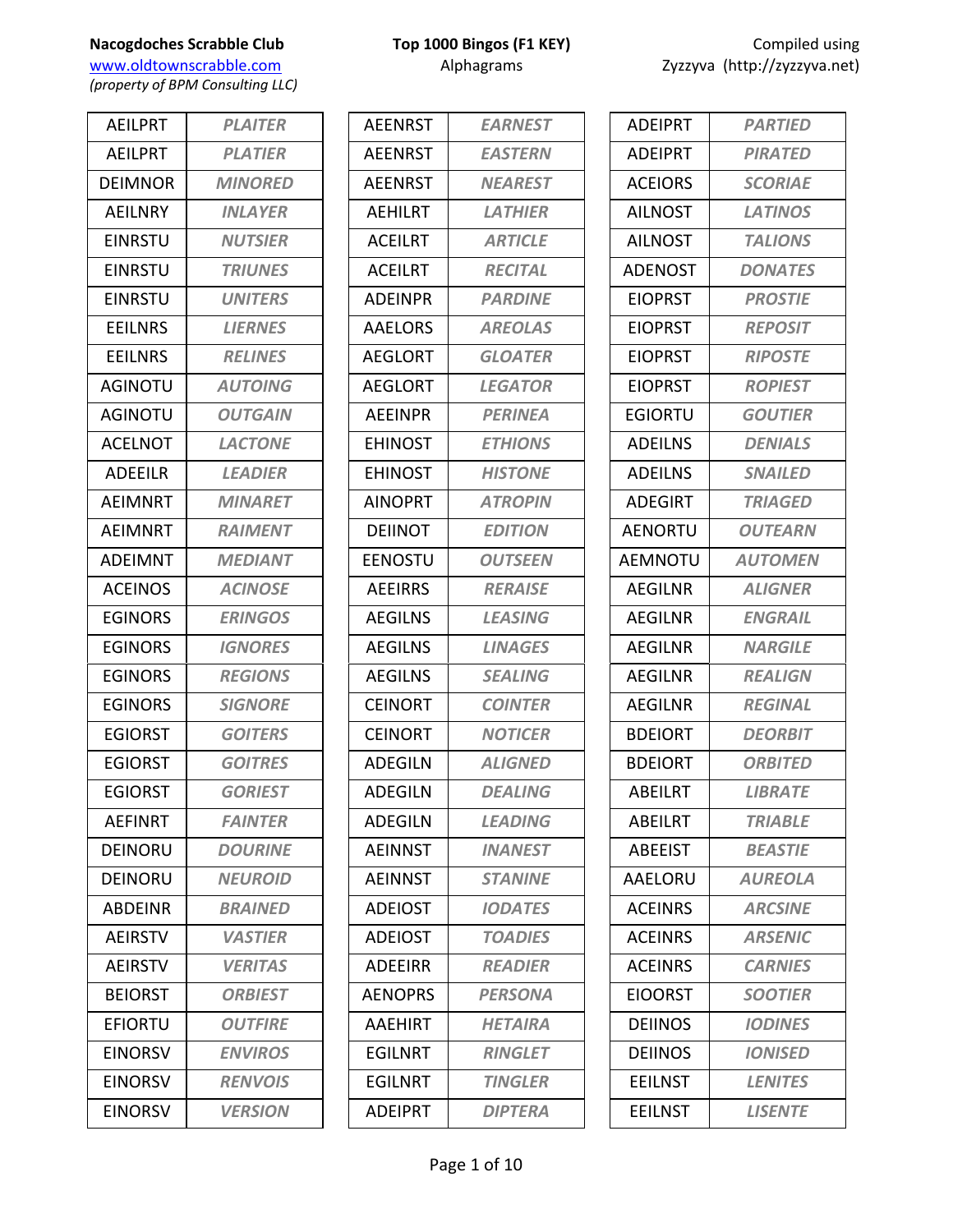**Nacogdoches Scrabble Club Top 1000 Bingos (F1 KEY) COMPILE USING USING USING USING USING USING USING USING USING USING USING USING USING USING USING USING USING USING USING USING USING USING USING USING USING USING US** www.oldtownscrabble.com

*(property of BPM Consulting LLC)*

| <b>EEILNST</b> | <b>SETLINE</b>        |
|----------------|-----------------------|
| <b>EEILNST</b> | <b>TENSILE</b>        |
| <b>AEIINRS</b> | <b>SENARII</b>        |
| <b>ABDENOR</b> | <b>BANDORE</b>        |
| <b>ABDENOR</b> | <b>BROADEN</b>        |
| <b>AEENNOT</b> | <b>NEONATE</b>        |
| <b>AEIINST</b> | <b>ISATINE</b>        |
| <b>AEILOTV</b> | <b>VIOLATE</b>        |
| <b>CEILNOT</b> | <b>LECTION</b>        |
| ABDEEIR        | <b>BEADIER</b>        |
| <b>AAEGILR</b> | <b>REGALIA</b>        |
| <b>AEILMNT</b> | <b>AILMENT</b>        |
| <b>AEILMNT</b> | <b>ALIMENT</b>        |
| <b>EEIINST</b> | <b>SIENITE</b>        |
| <b>ACEILOS</b> | <b>CELOSIA</b>        |
| <b>ABEIRST</b> | <b>BAITERS</b>        |
| <b>ABEIRST</b> | <b>BARITES</b>        |
| <b>ABEIRST</b> | <b>REBAITS</b>        |
| ABEIRST        | <b>TERBIAS</b>        |
| <b>ABELORT</b> | <b>BLOATER</b>        |
| <b>CEINORS</b> | <b>COINERS</b>        |
| <b>CEINORS</b> | <b>CRONIES</b>        |
| <b>CEINORS</b> | <b>ORCEINS</b>        |
| <b>CEINORS</b> | <b>RECOINS</b>        |
| <b>AEILNOP</b> | <b>OPALINE</b>        |
| <b>EILNORT</b> | <b>RETINOL</b>        |
| <b>DEILNOS</b> | <i><b>INDOLES</b></i> |
| <b>AEILOPR</b> | <b>PELORIA</b>        |
| <b>AADEIRT</b> | <b>AIRDATE</b>        |
| <b>AADEIRT</b> | <b>RADIATE</b>        |
| <b>AADEIRT</b> | <b>TIARAED</b>        |
| <b>AEHORST</b> | <b>EARSHOT</b>        |
| EEINRTT        | <b>NETTIER</b>        |
| <b>EEINRTT</b> | <b>TENTIER</b>        |
| <b>AEELNOS</b> | <b>ENOLASE</b>        |
|                |                       |

| <b>OUTLAIN</b>        |
|-----------------------|
| <b>EDITORS</b>        |
| <b>SORTIED</b>        |
| <b>STEROID</b>        |
| <b>STORIED</b>        |
| <b>TRIODES</b>        |
| <b>PETUNIA</b>        |
| <b>OUTDARE</b>        |
| <b>OUTREAD</b>        |
| <b>READOUT</b>        |
| <b>INERTIA</b>        |
| <b>HERNIAL</b>        |
| <b>INHALER</b>        |
| <b>ORGIAST</b>        |
| <b>GAROTES</b>        |
| <b>ORGEATS</b>        |
| <b>STORAGE</b>        |
| <b>LADRONE</b>        |
| <b>TUNICAE</b>        |
| <b>DENIERS</b>        |
| <b>NEREIDS</b>        |
| <b>RESINED</b>        |
| <b>INGOTED</b>        |
| <i><b>RANDIES</b></i> |
| <b>SANDIER</b>        |
| <b>SARDINE</b>        |
| <b>COINAGE</b>        |
| <b>AEROGEL</b>        |
| <b>ALERTED</b>        |
| <b>ALTERED</b>        |
| <b>RELATED</b>        |
| <b>TREADLE</b>        |
| <b>LINEATE</b>        |
| <b>CAIRNED</b>        |
| <b>EUGENIA</b>        |
|                       |

| Compiled using              |
|-----------------------------|
| yzzyva (http://zyzzyva.net) |

| <b>AFFINTV</b> | <b>NAIVETE</b>        |
|----------------|-----------------------|
| AAEELOR        | <b>AREOLAE</b>        |
| <b>EHILNOT</b> | <b>HOTLINE</b>        |
| <b>FHILNOT</b> | <b>NEOLITH</b>        |
| <b>AILNRST</b> | <b>RATLINS</b>        |
| <b>ADEILMO</b> | MELODIA               |
| <b>AELNOST</b> | <b>ETALONS</b>        |
| <b>AELNOST</b> | <b>TOLANES</b>        |
| <b>AEINSTU</b> | <b>AUNTIES</b>        |
| <b>AEINSTU</b> | <b>SINUATE</b>        |
| <b>ABEGINO</b> | <b>BEGONIA</b>        |
| <b>AINORST</b> | <b>AROINTS</b>        |
| AINORST        | <b>RATIONS</b>        |
| <b>AEIMRST</b> | <b>IMARETS</b>        |
| <b>AEIMRST</b> | <b>MAESTRI</b>        |
| <b>AEIMRST</b> | <b>MISRATE</b>        |
| <b>AEIMRST</b> | <b>SMARTIE</b>        |
| <b>AEHNORT</b> | <b>ANOTHER</b>        |
| <b>ACEIORT</b> | <b>EROTICA</b>        |
| <b>ADEIINR</b> | <b>DENARII</b>        |
| <b>EILNOST</b> | <b>ENTOILS</b>        |
| <b>AEORTUV</b> | <b>OUTRAVE</b>        |
| <b>AFINORS</b> | <b>ERASION</b>        |
| AEILNRV        | <b>RAVELIN</b>        |
| <b>AEILNRS</b> | <b>ALINERS</b>        |
| <b>AEILNRS</b> | <i><b>NAILERS</b></i> |
| <b>AEILNRS</b> | <b>RENAILS</b>        |
| <b>AEIPRST</b> | <b>PARTIES</b>        |
| <b>AEIPRST</b> | <b>PASTIFR</b>        |
| <b>AEIPRST</b> | <b>PIASTER</b>        |
| <b>AEIPRST</b> | <b>PIASTRE</b>        |
| <b>AEIPRST</b> | <b>PIRATES</b>        |
| <b>AEIPRST</b> | <i><b>TRAIPSE</b></i> |
| <b>AEEOPRT</b> | <b>OPERATE</b>        |
| EILORSU        | <b>LOUSIER</b>        |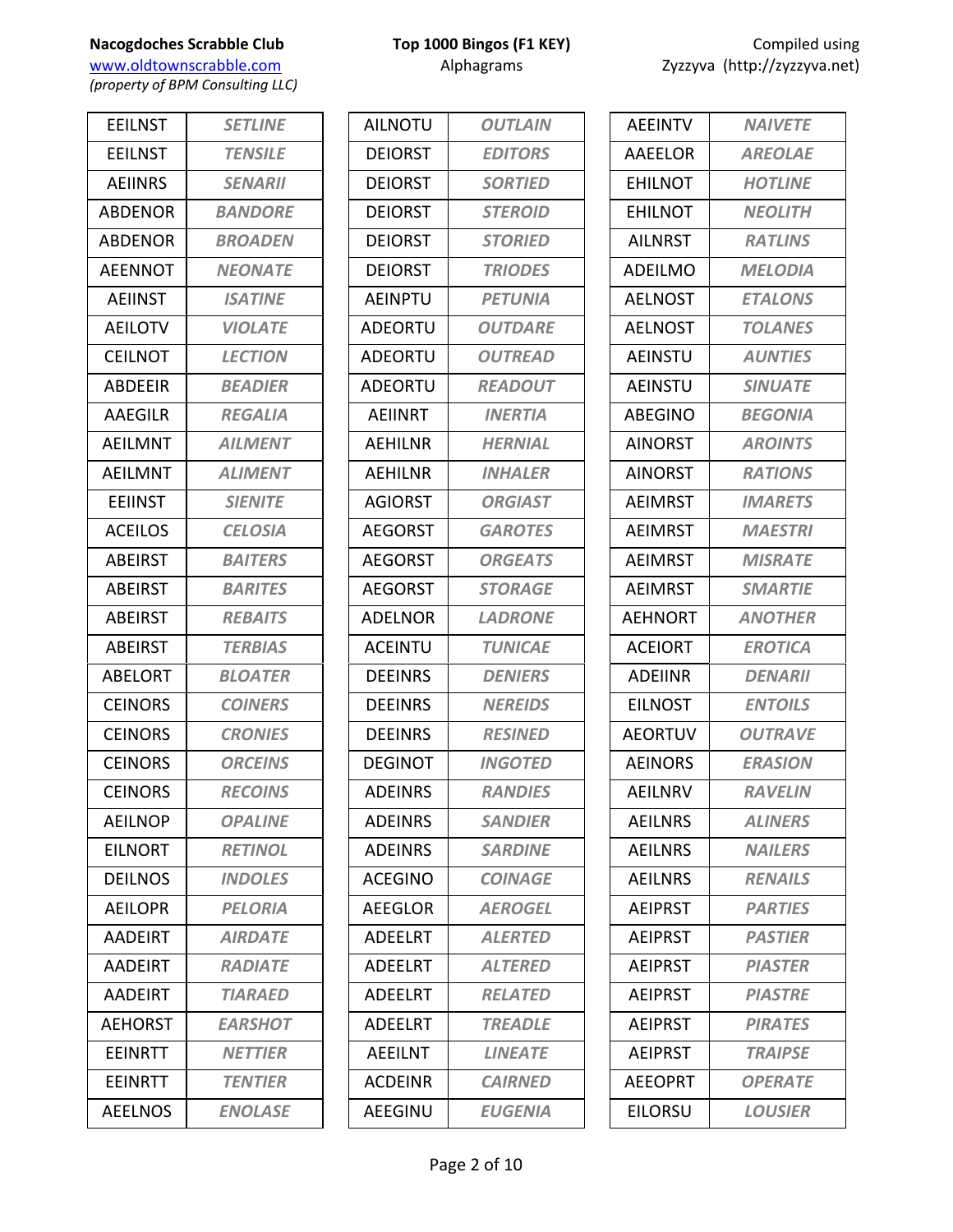www.oldtownscrabble.com Alphagrams Alphagrams Zyzzyva (http://zyzzyva.net) *(property of BPM Consulting LLC)*

EILORSU *SOILURE* AEILNOR *AILERON* AEILNOR *ALIENOR* BEINOST *BONIEST* CEIORST *EROTICS* EILORTT *TORTILE* EILORTT *TRIOLET* AEINSTV *NAIVEST* AEINSTV *NATIVES* AEINSTV *VAINEST* AEFILOT *FOLIATE* ADEINRT *ANTIRED* ADEINRT *DETRAIN* ADEINRT *TRAINED* AEILOST *ISOLATE* ABENORT *BARONET* ABENORT *REBOANT* AAILNOT *ALATION* AEGILNT *ATINGLE* AEGILNT *ELATING* AEGILNT *GELATIN* AEGILNT *GENITAL* AEGILNT *TAGLINE* ADELORT *DELATOR* ADELORT *LEOTARD* AADEENR *ANEARED* ABDEORT *BORATED* ABDEORT *TABORED* CEINOST *NOTICES* CEINOST *SECTION* AGINOST *AGONIST* AGINOST *GITANOS* ADEGNRT *DRAGNET* ADEGNRT *GRANTED* DEINRST *TINDERS*

| <b>EILNORS</b> | <b>NEROLIS</b> |
|----------------|----------------|
| <b>ADEGINR</b> | <b>DERAIGN</b> |
| <b>ADEGINR</b> | <b>GRADINE</b> |
| <b>ADEGINR</b> | <b>GRAINED</b> |
| <b>ADEGINR</b> | <b>READING</b> |
| <b>EILOPRT</b> | <b>POITREL</b> |
| <b>EILOPRT</b> | <b>POLITER</b> |
| <b>AEILNSU</b> | <b>INULASE</b> |
| <b>EINORST</b> | <b>NORITES</b> |
| EINORST        | <b>OESTRIN</b> |
| <b>EINORST</b> | <b>ORIENTS</b> |
| EINORST        | <b>STONIER</b> |
| <b>AEGINOS</b> | <b>AGONIES</b> |
| <b>AEGINOS</b> | <b>AGONISE</b> |
| <b>EGINRTU</b> | <b>TRUEING</b> |
| AEEILRT        | <b>ATELIER</b> |
| <b>EEILNOS</b> | <b>OLEINES</b> |
| <b>AELNOTY</b> | <b>ANOLYTE</b> |
| <b>AAEIRST</b> | <b>ARISTAE</b> |
| <b>AAEIRST</b> | <b>ASTERIA</b> |
| <b>AAEIRST</b> | <b>ATRESIA</b> |
| <b>AAEINNO</b> | <b>AEONIAN</b> |
| AEIIMRT        | <b>AIRTIME</b> |
| <b>ADINRTU</b> | <b>UNITARD</b> |
| <b>AAEIRTT</b> | <b>ARIETTA</b> |
| <b>AEILNRT</b> | <b>LATRINE</b> |
| <b>AEILNRT</b> | <b>RATLINE</b> |
| <b>AFILNRT</b> | <b>RELIANT</b> |
| AEILNRT        | <b>RETINAL</b> |
| AEILNRT        | <b>TRENAIL</b> |
| <b>AEIOPST</b> | <b>ATOPIES</b> |
| <b>AEIOPST</b> | <b>OPIATES</b> |
| <b>ADENORR</b> | <b>ADORNER</b> |
| <b>ADENORR</b> | <b>READORN</b> |
| <b>AEINOPS</b> | <b>EPINAOS</b> |

| <b>AEINOPS</b> | <b>SENOPIA</b>        |
|----------------|-----------------------|
| <b>DENORST</b> | <b>RODENTS</b>        |
| DENORST        | <b>SNORTED</b>        |
| DEEIRTU        | <b>ERUDITE</b>        |
| <b>ADEMNOR</b> | <b>MADRONE</b>        |
| <b>AINOORT</b> | <b>ORATION</b>        |
| <b>ADELNOT</b> | <b>TALONED</b>        |
| <b>DEEIORS</b> | <b>OREIDES</b>        |
| <b>DEEIORS</b> | <b>OSIERED</b>        |
| <b>ADEENST</b> | <b>STANDEE</b>        |
| <b>AEMNORU</b> | <b>ENAMOUR</b>        |
| <b>AEMNORU</b> | <b>NEUROMA</b>        |
| <b>ADEILRS</b> | <b>DERAILS</b>        |
| <b>ADEILRS</b> | <b>DIALERS</b>        |
| <b>ADEILRS</b> | <b>REDIALS</b>        |
| <b>DEIINRT</b> | <b>INDITER</b>        |
| <b>DEIINRT</b> | <b>NITRIDE</b>        |
| <b>AEFINST</b> | <b>FAINEST</b>        |
| <b>AEINRST</b> | <b>ANESTRI</b>        |
| <b>AEINRST</b> | <b>ANTSIER</b>        |
| <b>AEINRST</b> | <b>NASTIER</b>        |
| <b>AEINRST</b> | <b>RATINES</b>        |
| <b>AEINRST</b> | <b>RETAINS</b>        |
| AEINRST        | <i><b>RETINAS</b></i> |
| <b>AFINRST</b> | <b>RETSINA</b>        |
| <b>AEINRST</b> | <b>STAINER</b>        |
| <b>AEINRST</b> | <b>STEARIN</b>        |
| <b>ACDEINO</b> | <b>CODEINA</b>        |
| AADEILR        | <b>RADIALE</b>        |
| EINORSU        | <b>URINOSE</b>        |
| <b>AEILNOS</b> | <b>ANISOLE</b>        |
| <b>AENOSTU</b> | <b>SOUTANE</b>        |
| <b>EILNOTU</b> | <b>ELUTION</b>        |
| EILNOTU        | <b>OUTLINE</b>        |
| <b>ADELOST</b> | <b>SOLATED</b>        |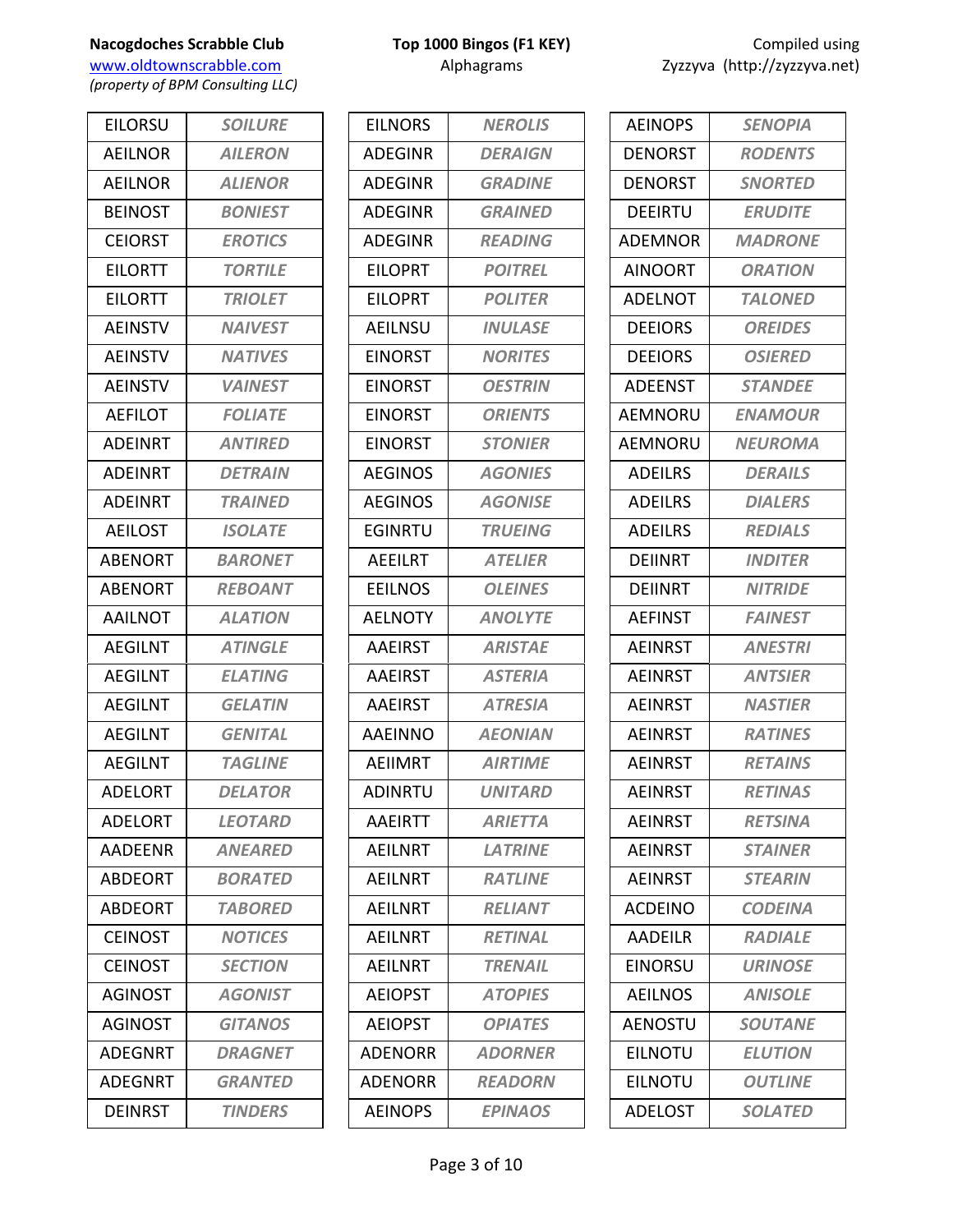www.oldtownscrabble.com Alphagrams Alphagrams Zyzzyva (http://zyzzyva.net) *(property of BPM Consulting LLC)*

EILNOPT *POTLINE* EILNOPT *TOPLINE* ACINORT *CAROTIN* ACINORT *CORTINA* ACENORS *CANOERS* ACENORS *COARSEN* ACENORS *CORNEAS* ACENORS *NARCOSE* ADEGNOR *GROANED* AEILRRT *RETRIAL* AEILRRT *TRAILER* EFIORST *FORTIES* AEINTUV *VAUNTIE* EILNORR *LORINER* ACENORT *ENACTOR* EINNORU *REUNION* ADDEIOT *IODATED* ADDEIOT *TOADIED* AEGINTU *UNITAGE* EILNRST *LINTERS* AEEGILT *EGALITE* ADEILRT *DILATER* ADEILRT *REDTAIL* ADEILRT *TRAILED* AEEORTV *OVERATE* AEEORTV *OVEREAT* AAEIMRT *AMIRATE* ADEORST *ROASTED* ADEORST *TORSADE* DEILNOU *UNOILED* EINNOST *INTONES* EINNOST *TENSION* ADEIMOU *MIAOUED* AEENORS *ARENOSE* DEILNOO *EIDOLON*

|  | Top 1000 Bingos (F1 KEY) |  |
|--|--------------------------|--|
|  | Alphagrams               |  |

| DEINORS        | <b>DINEROS</b> |
|----------------|----------------|
| <b>DEINORS</b> | <b>INDORSE</b> |
| <b>DEINORS</b> | <b>ORDINES</b> |
| <b>DEINORS</b> | <b>ROSINED</b> |
| <b>DEINORS</b> | <b>SORDINE</b> |
| <b>ACEEINU</b> | <b>EUCAINE</b> |
| <b>AELMNOR</b> | <b>ALMONER</b> |
| ADEINRU        | <b>UNAIRED</b> |
| ADEINRU        | <b>URANIDE</b> |
| <b>ADEEINS</b> | <b>ANISEED</b> |
| <b>ACDEORT</b> | <b>CORDATE</b> |
| <b>ACDEORT</b> | <b>REDCOAT</b> |
| <b>AACEINR</b> | <b>ACARINE</b> |
| <b>AACEINR</b> | <b>CARINAE</b> |
| <b>ADFINOR</b> | <b>ANEROID</b> |
| <b>ABEORST</b> | <b>BOASTER</b> |
| <b>ABEORST</b> | <b>BOATERS</b> |
| <b>ABEORST</b> | <b>BORATES</b> |
| ABEORST        | <b>REBATOS</b> |
| <b>ABEORST</b> | <b>SORBATE</b> |
| <b>AEINNRS</b> | <b>INSANER</b> |
| <b>AEINNRS</b> | <b>INSNARE</b> |
| <b>AEGILOS</b> | <b>GOALIES</b> |
| <b>AEGILOS</b> | <b>SOILAGE</b> |
| <b>EGINORT</b> | <b>GENITOR</b> |
| <b>AEFILNT</b> | <b>INFLATE</b> |
| <b>AEILNTV</b> | <b>VENTAIL</b> |
| <b>AEILRTU</b> | <b>URALITE</b> |
| <b>ADEGNOT</b> | <b>TANGOED</b> |
| <b>ADEINST</b> | <b>DESTAIN</b> |
| <b>ADEINST</b> | <b>DETAINS</b> |
| <b>ADEINST</b> | <b>INSTEAD</b> |
| <b>ADEINST</b> | <b>NIDATES</b> |
| ADEINST        | <b>SAINTED</b> |
| <b>ADEINST</b> | <b>STAINED</b> |

| <b>EINORTT</b> | <b>TRITONE</b>        |
|----------------|-----------------------|
| <b>AENOSTT</b> | <b>NOTATES</b>        |
| <b>EILOSTU</b> | <b>OUTLIES</b>        |
| ADEIMNO        | <b>AMIDONE</b>        |
| <b>ADEIMNO</b> | <b>DOMAINE</b>        |
| <b>DEIORTT</b> | <b>DOTTIER</b>        |
| <b>AAEGINR</b> | <b>ANERGIA</b>        |
| <b>EENORST</b> | <b>ESTRONE</b>        |
| <b>AEEGNRT</b> | <b>GRANTEE</b>        |
| <b>AEEGNRT</b> | <b>GREATEN</b>        |
| <b>AEEGNRT</b> | <b>NEGATER</b>        |
| <b>AEEGNRT</b> | <b>REAGENT</b>        |
| <b>EILORTV</b> | <b>OVERLIT</b>        |
| <b>AEINRTU</b> | <b>RUINATE</b>        |
| AEINRTU        | <b>TAURINE</b>        |
| <b>AEINRTU</b> | URANITE               |
| AEINRTU        | <b>URINATE</b>        |
| <b>AEGILOU</b> | <b>EULOGIA</b>        |
| <b>AEEIRRT</b> | <b>TEARIER</b>        |
| <b>AEILRST</b> | <b>REALIST</b>        |
| <b>AEILRST</b> | <b>RETAILS</b>        |
| <b>AEILRST</b> | <b>SALTIER</b>        |
| <b>AEILRST</b> | <b>SALTIRE</b>        |
| <b>AEILRST</b> | <i><b>SLATIER</b></i> |
| <b>AEILRST</b> | <b>TAILERS</b>        |
| EIMNOST        | <b>MESTINO</b>        |
| <b>EIMNOST</b> | <b>MOISTEN</b>        |
| <b>EIMNOST</b> | <b>SENTIMO</b>        |
| <b>DEIOOST</b> | <b>OSTEOID</b>        |
| <b>ABEINOT</b> | <b>NIOBATE</b>        |
| <b>AAEILRS</b> | <b>AERIALS</b>        |
| <b>AEINNOT</b> | <b>ENATION</b>        |
| <b>AENOPST</b> | <b>TEOPANS</b>        |
| <b>ADEIRRT</b> | <b>TARDIER</b>        |
| ADEIRRT        | <b>TARRIED</b>        |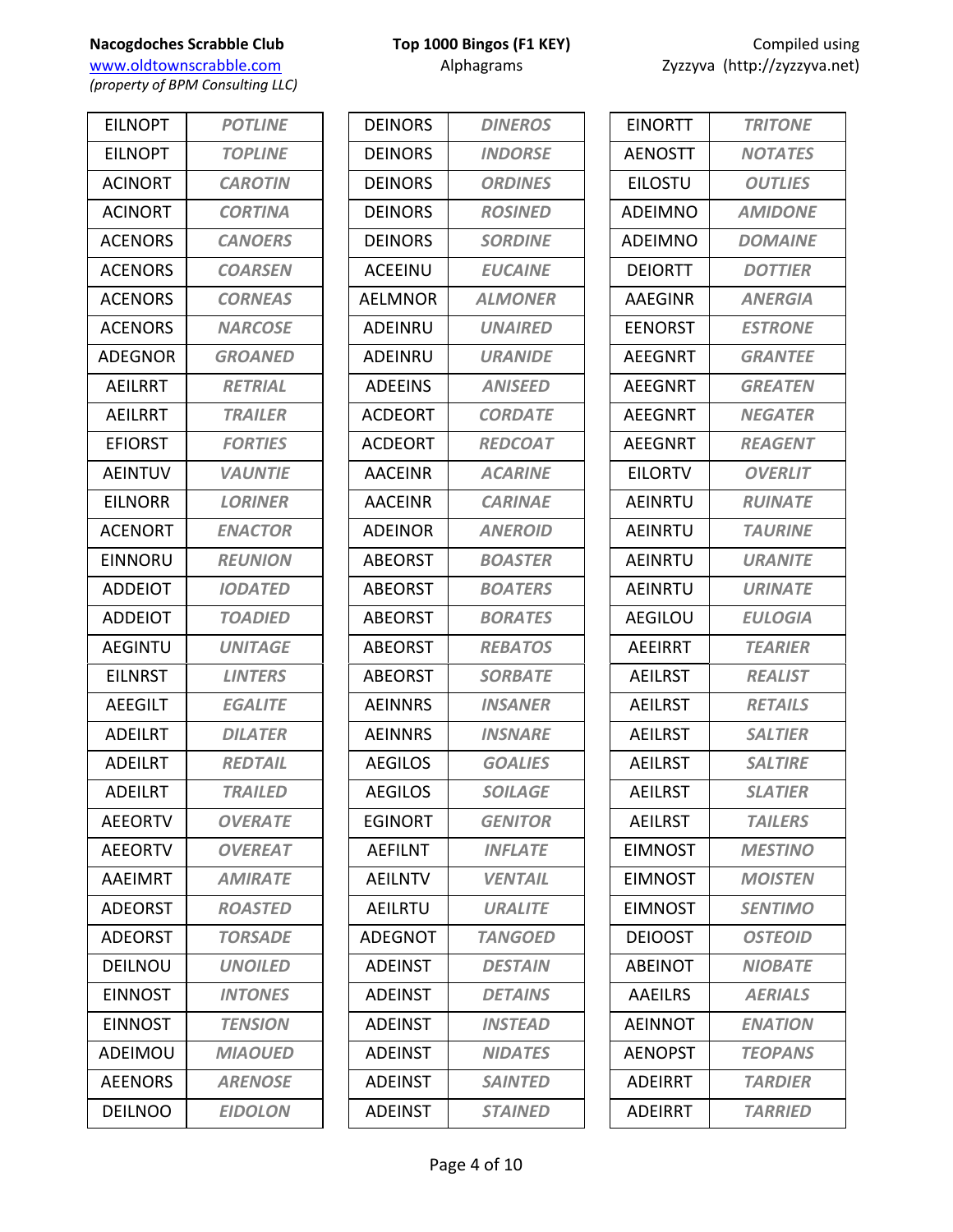www.oldtownscrabble.com Alphagrams Alphagrams Zyzzyva (http://zyzzyva.net) *(property of BPM Consulting LLC)*

DEIIORT *DIORITE* AILORST *ORALIST* AILORST *RIALTOS* AILORST *TAILORS* AEELNRS *LEANERS* AEIINRR *RAINIER* AGILNOT *ANTILOG* AELORTU *TORULAE* AAEEINT *TAENIAE* AEINOSV *EVASION* AAEILNO *AEOLIAN* DEHINOR *HORDEIN* AEORSTT *ROTATES* AEORSTT *TOASTER* ACDENOR *ACORNED* EINOSTW *TOWNIES* AEFINRS *INFARES* AELNOTV *VOLANTE* ADINORT *DIATRON* ADEEILS *AEDILES* ADEEGOT *GOATEED* ADEERST *DEAREST* ADEERST *DERATES* ADEERST *REDATES* ADEERST *SEDATER* AEGILRS *GLAIRES* DEEILRT *RETILED* ADEHIRT *AIRTHED* AELORRT *REALTOR* AELORRT *RELATOR* EGINRST *RESTING* EGINRST *STINGER* AGINORS *ORIGANS* AGINORS *SIGNORA* AGINORS *SOARING*

| <b>EEGINOS</b> | <b>GENOISE</b> |
|----------------|----------------|
| <b>EEGINOS</b> | <b>SOIGNEE</b> |
| ABINORT        | <b>TABORIN</b> |
| <b>AEGNOOR</b> | <b>OREGANO</b> |
| AEINRTW        | <b>TAWNIER</b> |
| <b>AEINRTW</b> | <b>TINWARE</b> |
| <b>AEGNORS</b> | <b>ONAGERS</b> |
| <b>AEGNORS</b> | <b>ORANGES</b> |
| <b>AEENRTT</b> | <b>ENTREAT</b> |
| AEENRTT        | <b>RATTEEN</b> |
| <b>AEENRTT</b> | <b>TERNATE</b> |
| ADENOPR        | <b>APRONED</b> |
| <b>ADENOPR</b> | <b>OPERAND</b> |
| ADENOPR        | <b>PADRONE</b> |
| <b>ADENOPR</b> | <b>PANDORE</b> |
| <b>AEIIRST</b> | <b>AIRIEST</b> |
| <b>AEHNORS</b> | <b>HOARSEN</b> |
| <b>AEHNORS</b> | <b>SENHORA</b> |
| <b>AENORRS</b> | <b>SERRANO</b> |
| <b>EELNOTU</b> | <b>TOLUENE</b> |
| <b>AAEORST</b> | <b>AEROSAT</b> |
| AELNORU        | <b>ALEURON</b> |
| AEIMRTU        | <b>MURIATE</b> |
| <b>DEEILNT</b> | <b>LENITED</b> |
| <b>AEEINRT</b> | <b>ARENITE</b> |
| <b>AEEINRT</b> | <b>RETINAE</b> |
| <b>AEEINRT</b> | <b>TRAINEE</b> |
| <b>AEEORST</b> | <b>ROSEATE</b> |
| <b>AEERSTU</b> | <b>AUSTERE</b> |
| <b>EEINRTU</b> | <b>RETINUE</b> |
| EEINRTU        | <b>REUNITE</b> |
| <b>EEINRTU</b> | <b>UTERINE</b> |
| <b>AEIINOP</b> | <b>EPINAOI</b> |
| ADEILOS        | <b>ISOLEAD</b> |
| <b>ADGIORT</b> | <b>GORDITA</b> |

| <b>AEMNORS</b> | <b>ENAMORS</b>        |
|----------------|-----------------------|
| <b>AEMNORS</b> | <b>MOANERS</b>        |
| <b>AEMNORS</b> | <b>OARSMEN</b>        |
| AADEINR        | <b>ARANEID</b>        |
| DEINRTU        | <b>INTRUDE</b>        |
| <b>DEINRTU</b> | <b>TURDINE</b>        |
| DFINRTU        | <b>UNTIRED</b>        |
| <b>DEINRTU</b> | <b>UNTRIED</b>        |
| AEILRTT        | <b>TERTIAL</b>        |
| <b>AEIKNRT</b> | <b>KERATIN</b>        |
| EEIINRT        | <b>NITERIE</b>        |
| <b>AENOPRT</b> | <b>OPERANT</b>        |
| <b>AENOPRT</b> | <b>PRONATE</b>        |
| AENOPRT        | <b>PROTEAN</b>        |
| <b>AEIRRST</b> | <b>ARTSIER</b>        |
| <b>AEIRRST</b> | <b>TARRIES</b>        |
| <b>AEIRRST</b> | <b>TARSIER</b>        |
| DEENORS        | <b>ENDORSE</b>        |
| <b>AEINPRS</b> | <b>PANIERS</b>        |
| <b>AEINPRS</b> | <b>RAPINES</b>        |
| <b>ABEEINT</b> | <b>BETAINE</b>        |
| <b>ACEILNR</b> | <b>CARLINE</b>        |
| <b>ADFIOPS</b> | <b>ADIPOSE</b>        |
| ADFFITV        | <i><b>DEVIATE</b></i> |
| AFINPRT        | <b>PAINTER</b>        |
| <b>AFINPRT</b> | <b>PERTAIN</b>        |
| <b>AEINPRT</b> | <b>REPAINT</b>        |
| <b>ACDENOT</b> | <i><b>TACNODE</b></i> |
| AEILMRT        | <b>MALTIER</b>        |
| AEILMRT        | <b>MARLITE</b>        |
| <b>AEEILRS</b> | <b>REALISE</b>        |
| <b>AEIRSTW</b> | <b>WAISTER</b>        |
| <b>AEIRSTW</b> | WAITERS               |
| <b>AEIRSTW</b> | <i><b>WARIEST</b></i> |
| <b>AEIRSTW</b> | <b>WASTRIE</b>        |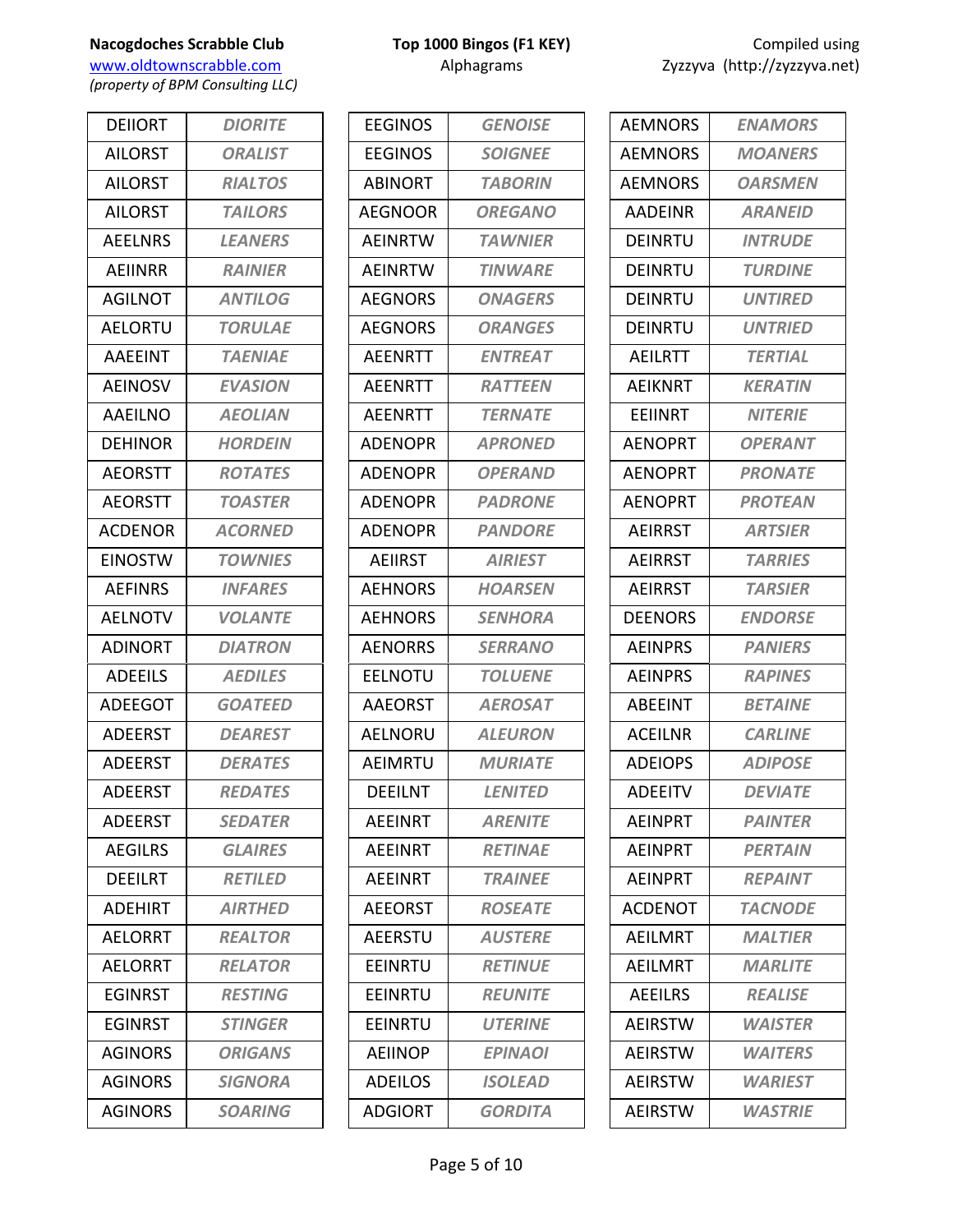*(property of BPM Consulting LLC)*

| <b>ADFILRU</b> | <b>UREDIAL</b>        |
|----------------|-----------------------|
| <b>ABDEIRT</b> | <b>REDBAIT</b>        |
| <b>ABDEIRT</b> | <b>TRIBADE</b>        |
| AEELORU        | <b>AUREOLE</b>        |
| <b>AEEGOST</b> | <b>GOATEES</b>        |
| <b>DEEILNO</b> | <b>ELOINED</b>        |
| <b>AEENRRT</b> | <b>TERRANE</b>        |
| <b>ADEINPT</b> | <b>DEPAINT</b>        |
| <b>ADEINPT</b> | <b>PAINTED</b>        |
| <b>ADEINPT</b> | <b>PATINED</b>        |
| <b>AEILMNR</b> | <b>MANLIER</b>        |
| AEILMNR        | <b>MARLINE</b>        |
| AEILMNR        | <b>MINERAL</b>        |
| <b>ADEILOP</b> | <b>OEDIPAL</b>        |
| <b>AEIRSTT</b> | <b>ARTIEST</b>        |
| <b>AEIRSTT</b> | <b>ARTISTE</b>        |
| <b>AEIRSTT</b> | <b>ATTIRES</b>        |
| <b>AEIRSTT</b> | <b>IRATEST</b>        |
| <b>AEIRSTT</b> | <b>RATITES</b>        |
| <b>AEIRSTT</b> | <b>STRIATE</b>        |
| <b>AEIRSTT</b> | <b>TASTIER</b>        |
| <b>EHIORST</b> | <b>HERIOTS</b>        |
| <b>EHIORST</b> | <b>HOISTER</b>        |
| <b>EHIORST</b> | <b>SHORTIE</b>        |
| <b>ADEGILO</b> | <b>GEOIDAL</b>        |
| <b>EINORTU</b> | <b>ROUTINE</b>        |
| <b>AEELNRT</b> | <b>ENTERAL</b>        |
| <b>AEELNRT</b> | <b>ETERNAL</b>        |
| AEELNRT        | <i><b>TELERAN</b></i> |
| <b>AEIOPRS</b> | <b>SOAPIER</b>        |
| EEHINOR        | <b>HEROINE</b>        |
| <b>DEEILNR</b> | <b>REDLINE</b>        |
| DEEILNR        | <b>RELINED</b>        |
| <b>AEHINRS</b> | <b>HERNIAS</b>        |
| <b>EIMORST</b> | <b>EROTISM</b>        |

|  | Top 1000 Bingos (F1 KEY) |  |
|--|--------------------------|--|
|  | Alphagrams               |  |

| <b>EIMORST</b> | <b>MOISTER</b> |
|----------------|----------------|
| EIMORST        | <b>MORTISE</b> |
| <b>EIMORST</b> | <b>TRISOME</b> |
| <b>EINORRS</b> | <b>IRONERS</b> |
| <b>AEINPST</b> | <b>PANTIES</b> |
| <b>AEINPST</b> | <b>PATINES</b> |
| <b>AEINPST</b> | <b>SAPIENT</b> |
| <b>AEINPST</b> | <b>SPINATE</b> |
| <b>AEGILST</b> | <b>AIGLETS</b> |
| <b>AEGILST</b> | <b>GELATIS</b> |
| <b>AEGILST</b> | <b>LIGATES</b> |
| <b>BEINORT</b> | <b>BORNITE</b> |
| ADELORU        | <b>ROULADE</b> |
| <b>ADEILST</b> | <b>DETAILS</b> |
| <b>ADEILST</b> | <b>DILATES</b> |
| <b>ACDEIOS</b> | <b>CODEIAS</b> |
| <b>AEELORS</b> | <b>AREOLES</b> |
| <b>AELNRST</b> | <b>ANTLERS</b> |
| <b>AELNRST</b> | <b>RENTALS</b> |
| <b>AELNRST</b> | <b>SALTERN</b> |
| <b>AELNRST</b> | <b>STERNAL</b> |
| DEGINOR        | <b>ERODING</b> |
| DEGINOR        | <b>GROINED</b> |
| DEGINOR        | <b>IGNORED</b> |
| <b>DEGINOR</b> | <b>NEGROID</b> |
| <b>DEGINOR</b> | <b>REDOING</b> |
| <b>ADEIMRT</b> | <b>READMIT</b> |
| <b>EIORRST</b> | <b>RIOTERS</b> |
| <b>EIORRST</b> | <b>ROISTER</b> |
| <b>ADIORTU</b> | <b>AUDITOR</b> |
| <b>AEIILST</b> | <b>LAITIES</b> |
| <b>AEEIRST</b> | <b>AERIEST</b> |
| <b>AEEIRST</b> | <b>SERIATE</b> |
| <b>ADEEIRS</b> | <b>DEARIES</b> |
| <b>ADEEIRS</b> | <b>READIES</b> |

| <b>EBONITE</b>        |
|-----------------------|
| <b>ENTASIA</b>        |
| <b>TAENIAS</b>        |
| <b>HASTIER</b>        |
| <b>ELISION</b>        |
| <b>ISOLINE</b>        |
| <b>LIONISE</b>        |
| <b>GAUDIER</b>        |
| WEARIED               |
| <b>AENEOUS</b>        |
| <b>ONERIER</b>        |
| <b>LOAMIER</b>        |
| <b>IRATELY</b>        |
| <b>REALITY</b>        |
| <b>TEARILY</b>        |
| <b>FAIREST</b>        |
| <b>ALIUNDE</b>        |
| <b>UNIDEAL</b>        |
| <b>MARINES</b>        |
| <b>REMAINS</b>        |
| <b>SEMINAR</b>        |
| <b>ROOTAGE</b>        |
| <b>COASTER</b>        |
| <i><b>COATERS</b></i> |
| <b>RECOATS</b>        |
| <b>ATTIRED</b>        |
| <b>LATEENS</b>        |
| <b>LEANEST</b>        |
| <b>OUTRAGE</b>        |
| <b>RETRAIN</b>        |
| <b>TERRAIN</b>        |
| <b>TRAINER</b>        |
| <b>NOTEPAD</b>        |
| <b>RETOTAL</b>        |
| <b>ERODENT</b>        |
|                       |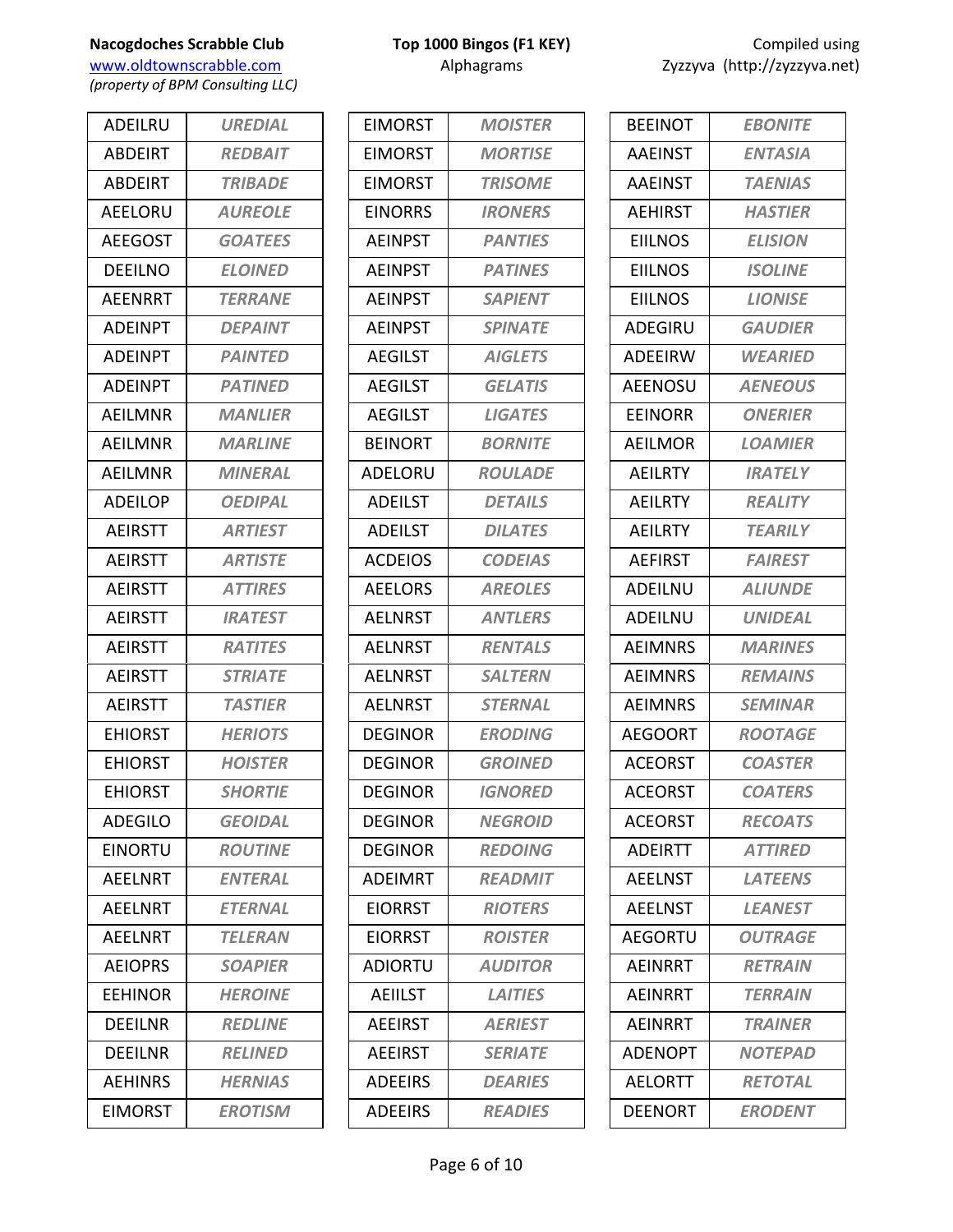www.oldtownscrabble.com Alphagrams Alphagrams Zyzzyva (http://zyzzyva.net) *(property of BPM Consulting LLC)*

ADEELOS *ELODEAS* DEIORTU *OUTRIDE* EILNOSU *ELUSION* CEINORU *COENURI* EINORSW *SNOWIER* ADEELNT *LATENED* AAEIRTW *AWAITER* AAEERST *AERATES* AEIMNOS *ANOMIES* AELNORS *LOANERS* AELNORS *RELOANS* EEINNRT *INTERNE* ENORSTU *TENOURS* ENORSTU *TONSURE* ACEINOT *ACONITE* AEGINST *EASTING* AEGINST *EATINGS* AEGINST *INGATES* AEGINST *INGESTA* AEGINST *SEATING* AEGINST *TEASING* EHINORS *HEROINS* EHINORS *INSHORE* ACEIRST *ATRESIC* ACEIRST *CRISTAE* ACEIRST *RACIEST* ACEIRST *STEARIC* CDEIORT *CORDITE* AEEHINR *HERNIAE* ADEEIMT *MEDIATE* EIINOST *INOSITE* ADEEIST *IDEATES* EINOPRT *POINTER* EINOPRT *PROTEIN* EINOPRT *TROPINE*

|  | Top 1000 Bingos (F1 KEY) |  |
|--|--------------------------|--|
|  | Alphagrams               |  |

| <b>ADEORTT</b> | <b>ROTATED</b> |
|----------------|----------------|
| <b>AEGIRST</b> | <b>AIGRETS</b> |
| <b>AEGIRST</b> | <b>GAITERS</b> |
| <b>AEGIRST</b> | <b>SEAGIRT</b> |
| <b>AEGIRST</b> | <b>STAGIER</b> |
| <b>AEGIRST</b> | <b>TRIAGES</b> |
| <b>ADEENRS</b> | <b>ENDEARS</b> |
| <b>ADENOTT</b> | <b>NOTATED</b> |
| <b>EILMORT</b> | <b>MOTLIER</b> |
| <b>EILNOOR</b> | <b>LOONIER</b> |
| AEGNORT        | <b>NEGATOR</b> |
| <b>AEEILNR</b> | <b>ALIENER</b> |
| <b>ACEILOR</b> | <b>CALORIE</b> |
| <b>ACEILOR</b> | <b>CARIOLE</b> |
| <b>ACEILOR</b> | <b>COALIER</b> |
| <b>ACEILOR</b> | <b>LORICAE</b> |
| <b>AADEINS</b> | <b>NAIADES</b> |
| EINOORS        | <b>EROSION</b> |
| <b>AEILNOT</b> | <b>ELATION</b> |
| AEILNOT        | <b>TOENAIL</b> |
| EGINOOR        | <b>GOONIER</b> |
| <b>AEEGILN</b> | <b>LINEAGE</b> |
| AEINNRU        | <b>ANEURIN</b> |
| <b>AINORTU</b> | <b>RAINOUT</b> |
| <b>AEILNTU</b> | <b>ALUNITE</b> |
| ADENRTU        | <b>DAUNTER</b> |
| ADENRTU        | <b>NATURED</b> |
| ADENRTU        | <b>UNRATED</b> |
| <b>ADENRTU</b> | <b>UNTREAD</b> |
| <b>ADEGIOT</b> | <b>GODETIA</b> |
| <b>AELNRTU</b> | <b>NEUTRAL</b> |
| <b>EILORST</b> | <b>ESTRIOL</b> |
| <b>EILORST</b> | <b>LOITERS</b> |
| <b>EILORST</b> | <b>TOILERS</b> |
| <b>AEGINRS</b> | <b>EARINGS</b> |

| <b>ERASING</b>        |
|-----------------------|
| <b>GAINERS</b>        |
| <b>REAGINS</b>        |
| <b>REGAINS</b>        |
| <b>REGINAS</b>        |
| <b>SEARING</b>        |
| <b>SERINGA</b>        |
| <b>DEFIANT</b>        |
| <b>FAINTED</b>        |
| <b>MORAINE</b>        |
| <b>ROMAINE</b>        |
| <b>ROASTER</b>        |
| <b>ARGENTS</b>        |
| <b>GARNETS</b>        |
| <b>STRANGE</b>        |
| <b>STANDER</b>        |
| <i><b>GAROTED</b></i> |
| <b>DENOTES</b>        |
| <b>OUTRATE</b>        |
| <b>DETINUE</b>        |
| <b>TARDIVE</b>        |
| <b>AUDIENT</b>        |
| <b>DAUTIES</b>        |
| <i><b>STOURIE</b></i> |
| <b>POUTINE</b>        |
| <b>HAIRNET</b>        |
| <b>INEARTH</b>        |
| <b>THERIAN</b>        |
| <b>HANDIER</b>        |
| <b>ARENOUS</b>        |
| <b>TONIEST</b>        |
| <b>ELASTIN</b>        |
| <b>ENTAILS</b>        |
| <b>NAILSET</b>        |
| <b>SALIENT</b>        |
|                       |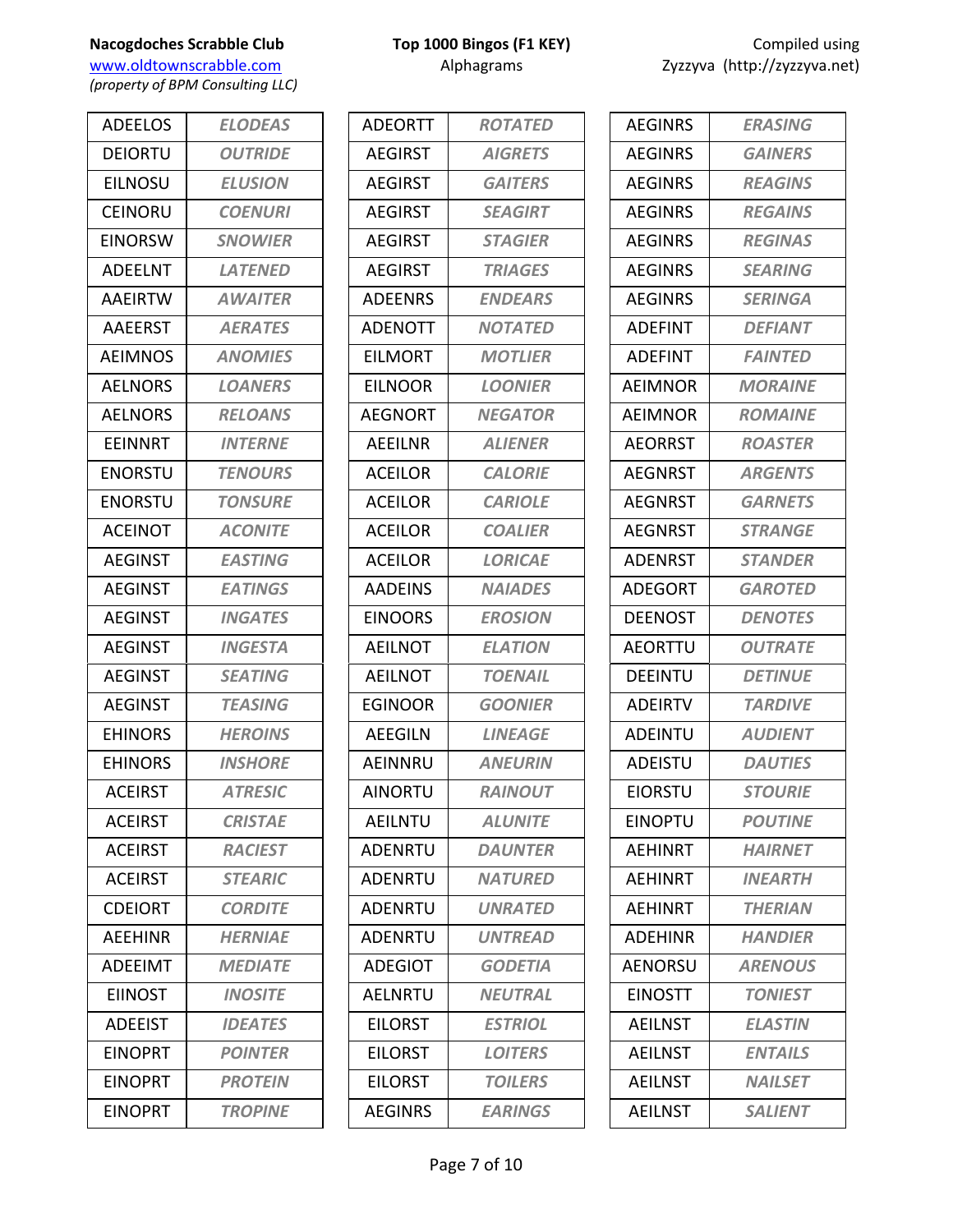www.oldtownscrabble.com Alphagrams Alphagrams Zyzzyva (http://zyzzyva.net) *(property of BPM Consulting LLC)*

AEILNST *SALTINE* AEILNST *SLAINTE* AEILNST *TENAILS* AEINOST *ATONIES* ADEINNR *NARDINE* ADEELNR *LEARNED* AEFLORT *FLOATER* AEFLORT *REFLOAT* DEIOSTU *OUTSIDE* DEIOSTU *TEDIOUS* DEEINST *DESTINE* DEEINST *ENDITES* ADEINRR *DRAINER* ADEINRR *RANDIER* AEIIMNT *INTIMAE* AGINORT *ORATING* AELORTV *LEVATOR* ADDEIOR *RADIOED* EINOPST *PINTOES* EINOPST *POINTES* AEIMNST *ETAMINS* AEIMNST *INMATES* AEIMNST *TAMEINS* ADEIORV *AVODIRE* ADEIORV *AVOIDER* EIINORS *IRONIES* EIINORS *NOISIER* EIILNRT *LINTIER* EIILNRT *NITRILE* AELMNOT *LOMENTA* AELMNOT *OMENTAL* AELMNOT *TELAMON* AEMORST *MAESTRO* DEINNOT *INTONED* DEEORST *OERSTED*

| <b>DEEORST</b> | <b>TEREDOS</b>        |
|----------------|-----------------------|
| DEILORS        | <b>SOLDIER</b>        |
| <b>DEILORS</b> | <b>SOLIDER</b>        |
| <b>ADILORT</b> | <b>DILATOR</b>        |
| <b>EEINRRT</b> | <b>REINTER</b>        |
| EEINRRT        | <b>RENTIER</b>        |
| <b>FFINRRT</b> | <b>TERRINE</b>        |
| <b>ABEILOS</b> | <b>OBELIAS</b>        |
| <b>ADEIRTY</b> | <b>DIETARY</b>        |
| <b>EILNOTV</b> | <i><b>VIOLENT</b></i> |
| EINOOST        | <b>ISOTONE</b>        |
| <b>EINOOST</b> | <b>TOONIES</b>        |
| <b>AAEERTU</b> | <b>AUREATE</b>        |
| <b>AEINSTW</b> | <b>TAWNIES</b>        |
| <b>AEINSTW</b> | <b>WANIEST</b>        |
| <b>ADEEILN</b> | <b>ALIENED</b>        |
| <b>ADEEILN</b> | <b>DELAINE</b>        |
| <b>AEGINSU</b> | <b>GUINEAS</b>        |
| <b>ADEGIST</b> | <b>AGISTED</b>        |
| AEMNORT        | TONEARM               |
| <b>AEOPRST</b> | <b>ESPARTO</b>        |
| <b>AEOPRST</b> | <b>PROTEAS</b>        |
| <b>AEOPRST</b> | <b>SEAPORT</b>        |
| <b>DEILOTU</b> | <b>TOLUIDE</b>        |
| <b>AELNOPT</b> | <b>POLENTA</b>        |
| <b>DEEIRST</b> | <b>DIESTER</b>        |
| <b>DEEIRST</b> | <b>DIETERS</b>        |
| <b>DEEIRST</b> | <b>REEDITS</b>        |
| <b>DEEIRST</b> | <b>RESITED</b>        |
| <b>AINORTW</b> | WAITRON               |
| <b>EIMNORS</b> | <b>MERINOS</b>        |
| <b>ADEIRSU</b> | <b>RESIDUA</b>        |
| <b>ADEIRST</b> | <b>ARIDEST</b>        |
| <b>ADEIRST</b> | <b>ASTRIDE</b>        |
| <b>ADEIRST</b> | <b>DIASTER</b>        |

| <b>ADEIRST</b> | <b>DISRATE</b>        |
|----------------|-----------------------|
| <b>ADEIRST</b> | <b>STAIDER</b>        |
| <b>ADEIRST</b> | <b>TARDIES</b>        |
| ADEIRST        | <b>TIRADES</b>        |
| EILNOPR        | <b>PROLINE</b>        |
| <b>AEGNOST</b> | <b>ONSTAGE</b>        |
| EILORTU        | <b>OUTLIER</b>        |
| <b>AAEIRTV</b> | <b><i>VARIATE</i></b> |
| <b>ADGINOR</b> | <b>ADORING</b>        |
| <b>EEEINRT</b> | <b>TEENIER</b>        |
| EIOPRTU        | <b>POUTIER</b>        |
| <b>AEINRRS</b> | <b>SIERRAN</b>        |
| <b>EEILRST</b> | <b>LEISTER</b>        |
| <b>EEILRST</b> | <b>RETILES</b>        |
| <b>EEILRST</b> | <b>STERILE</b>        |
| <b>AEIMOST</b> | <b>AMOSITE</b>        |
| <b>AEIMOST</b> | <b>ATOMIES</b>        |
| <b>AEIMOST</b> | <b>ATOMISE</b>        |
| <b>AEINRSV</b> | <b>RAVINES</b>        |
| <b>AEHLORT</b> | <b>LOATHER</b>        |
| <b>AEHLORT</b> | <b>RATHOLE</b>        |
| <b>AEEIPRT</b> | <b>PEATIER</b>        |
| <b>AFORTUW</b> | <b>OUTWEAR</b>        |
| ADEIOPT        | <i><b>OPIATED</b></i> |
| <b>ADFFINN</b> | <b>ADENINE</b>        |
| <b>ACEORTU</b> | <b>OUTRACE</b>        |
| AEINNRT        | <b>ENTRAIN</b>        |
| <b>ACEINST</b> | <b>ACETINS</b>        |
| <b>ACEINST</b> | <b>CINEAST</b>        |
| AEGLNRT        | <b>TANGLER</b>        |
| <b>ADEIORS</b> | <b>ROADIES</b>        |
| <b>DEIOPRT</b> | <b>DIOPTER</b>        |
| <b>DEIOPRT</b> | <b>DIOPTRE</b>        |
| <b>DEIOPRT</b> | <b>PERIDOT</b>        |
| <b>DEIOPRT</b> | <b>PROTEID</b>        |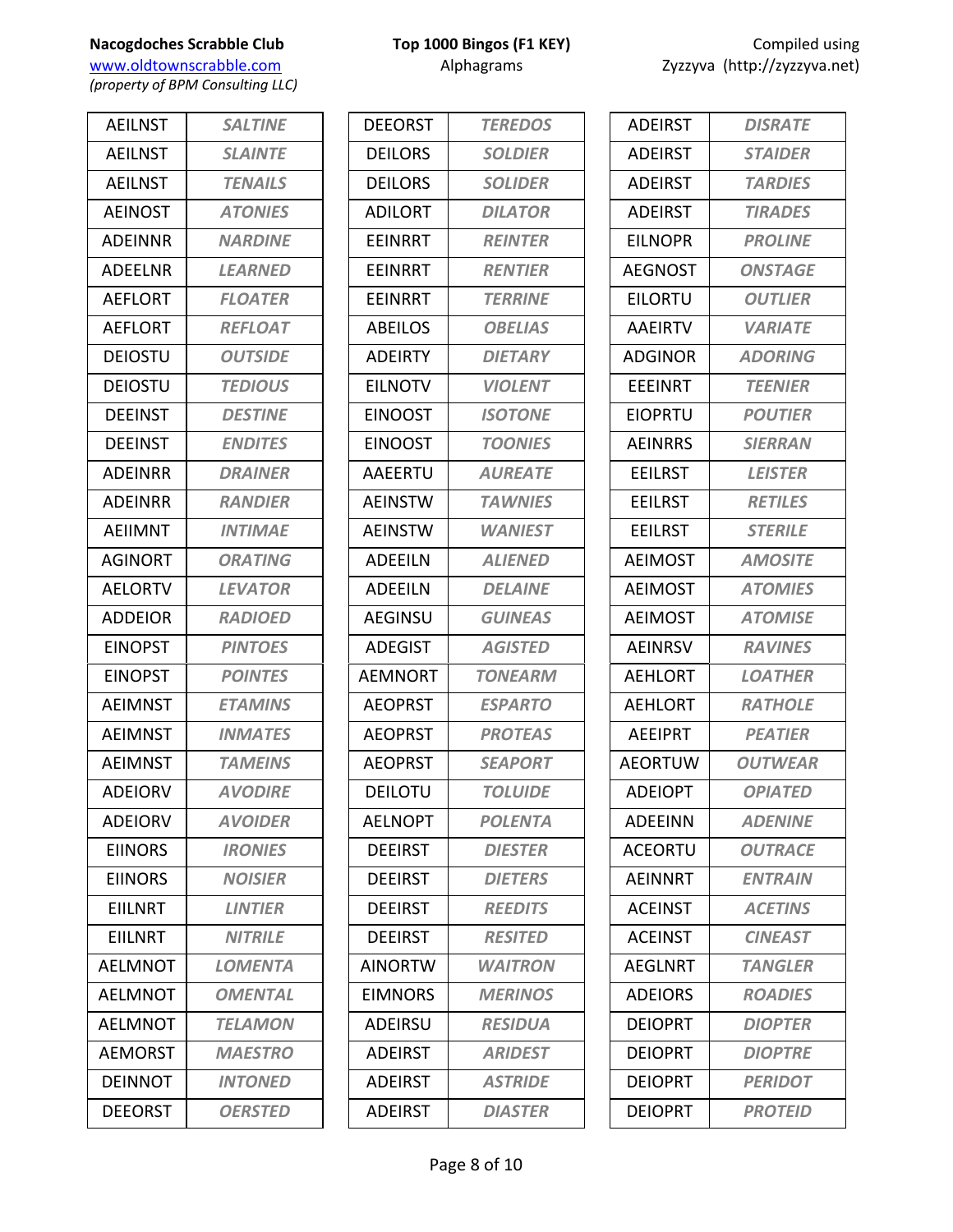www.oldtownscrabble.com Alphagrams Alphagrams Zyzzyva (http://zyzzyva.net) *(property of BPM Consulting LLC)*

AEIORSV *OVARIES* AEHLNOT *ANETHOL* AEHLNOT *ETHANOL* ADENORU *RONDEAU* AENOPTU *AUTOPEN* AEIILNR *AIRLINE* ADEGILR *GLADIER* ADEGILR *GLAIRED* ADEGILT *LIGATED* AEEEILN *ALIENEE* AEINRTT *INTREAT* AEINRTT *ITERANT* AEINRTT *NATTIER* AEINRTT *NITRATE* AEINRTT *TERTIAN* EEILOST *ETOILES* EILOOST *OOLITES* EILOOST *OSTIOLE* EILOOST *STOOLIE* AEGINRT *GRANITE* AEGINRT *GRATINE* AEGINRT *INGRATE* AEGINRT *TANGIER* AEGINRT *TEARING* EILNOTW *TOWLINE* DEILNRT *TENDRIL* DEILNRT *TRINDLE* EEILNOR *ELOINER* AAEIMNT *AMENTIA* AAEIMNT *ANIMATE* AEEGINR *REGINAE* AEEINST *ETESIAN* ADGINOT *DOATING* ADEEHIR *HEADIER* ADINORS *INROADS*

| <b>ADINORS</b> | <b>ORDAINS</b> |
|----------------|----------------|
| <b>ADINORS</b> | <b>SADIRON</b> |
| <b>ADEILOR</b> | <b>DARIOLE</b> |
| <b>AENORST</b> | <b>ATONERS</b> |
| <b>AENORST</b> | <b>SANTERO</b> |
| <b>AENORST</b> | <b>SENATOR</b> |
| <b>AENORST</b> | <b>TREASON</b> |
| <b>AEGNRTU</b> | <b>GAUNTER</b> |
| <b>CDEINOT</b> | <b>CTENOID</b> |
| CDEINOT        | <b>DEONTIC</b> |
| <b>CDEINOT</b> | <b>NOTICED</b> |
| <b>ACEINRT</b> | <b>CERATIN</b> |
| <b>ACEINRT</b> | <b>CERTAIN</b> |
| <b>ACEINRT</b> | <b>CREATIN</b> |
| <b>ACEINRT</b> | <b>TACRINE</b> |
| <b>AADEERT</b> | <b>AERATED</b> |
| <b>ADEINOV</b> | <b>NAEVOID</b> |
| <b>ADDEINO</b> | <b>ADENOID</b> |
| <b>DEIOORS</b> | <b>OROIDES</b> |
| ADEEITU        | <b>AUDITEE</b> |
| <b>DEEILOR</b> | <b>REOILED</b> |
| <b>ADEOPRT</b> | <b>ADOPTER</b> |
| <b>ADEOPRT</b> | <b>READOPT</b> |
| <b>EELORST</b> | <b>SOLERET</b> |
| <b>EGILNOT</b> | <b>LENTIGO</b> |
| AEILNPT        | <b>PANTILE</b> |
| <b>ABENORS</b> | <b>BORANES</b> |
| <b>AEELRST</b> | <b>ELATERS</b> |
| <b>AEELRST</b> | <b>REALEST</b> |
| <b>AEELRST</b> | <b>RELATES</b> |
| <b>AEELRST</b> | <b>RESLATE</b> |
| <b>AEELRST</b> | <b>STEALER</b> |
| AEEIMNT        | <b>ETAMINE</b> |
| AEEIMNT        | <b>MATINEE</b> |
| <b>AEHILOR</b> | <b>AIRHOLE</b> |

| <b>ODONATE</b> |
|----------------|
| <b>OLEATES</b> |
| <b>EARLIER</b> |
| <b>LEARIER</b> |
| <b>ATONIAS</b> |
| <b>OCREATE</b> |
| <b>OLESTRA</b> |
| <b>ENTIRES</b> |
| <b>ENTRIES</b> |
| <b>RETINES</b> |
| <b>TRIENES</b> |
| <b>OILSEED</b> |
| <b>LOCATER</b> |
| ORDINAL        |
| <b>INSTATE</b> |
| <b>SATINET</b> |
| <b>PATINAE</b> |
| <b>ARIETTE</b> |
| <b>ITERATE</b> |
| <b>DECIARE</b> |
| <b>LENTOID</b> |
| <b>COTERIE</b> |
| <b>INARMED</b> |
| LINGUAF        |
| <b>UNAGILE</b> |
| <b>APTERIA</b> |
| <b>ROADEOS</b> |
| <b>LOADERS</b> |
| <b>ORDEALS</b> |
| <b>RELOADS</b> |
| <b>DOWNIER</b> |
| <b>ORIOLES</b> |
| <b>AMNIOTE</b> |
| <b>ACETONE</b> |
| <b>SANTERA</b> |
|                |